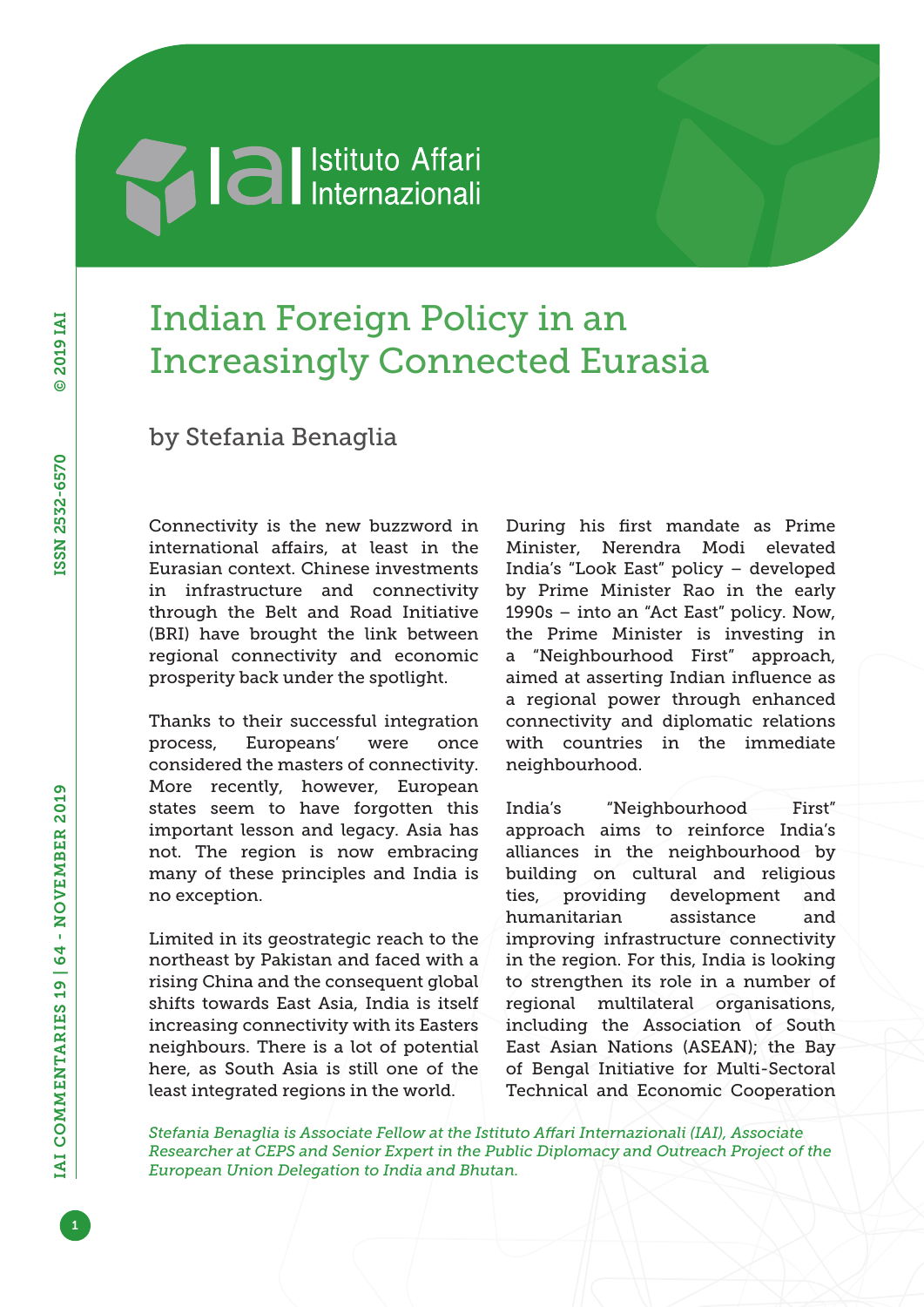(BIMSTEC); the South Asian Association for Regional Cooperation (SAARC); the Indian Ocean Rim Association (IORA); and the Shanghai Cooperation Organisation (SCO).<sup>1</sup>

This focus on countries such as Bhutan, Nepal, Sri Lanka, Afghanistan, Myanmar, Bangladesh, Thailand and the Maldives stems not only from historical ties but also from their participation in China's BRI. New Delhi is seeking to leverage concerns – mostly relating to the sustainability of Chinese loans linked to the BRI – raised by these countries to balance China's growing influence in the neighbourhood.

Relations with China will indeed be a pillar of India's foreign policy in the years to come. These will continue to be governed by the 3 Cs: conflict (particularly regarding border demarcation), competition (especially over countries that once belonged to an exclusively Indian sphere of influence and are now participating in

China's BRI) and, above all, cooperation (China being India's second largest trading partner, following the EU). However, each of the 3 Cs enjoy equal footing in driving relations between India and China. In light of the deep interdependence between the two countries, it is unlikely that one dimension will dominate the remaining two.

In addition to nurturing special relations and projecting influence in its immediate neighbourhood, India is reinforcing bilateral partnerships with other regional powers such as Japan and Australia, both of which are concerned by the rise of China. India's partnership with Japan, in particular, was elevated from economic cooperation to include cooperation on maritime security, global climate and UN reforms.<sup>2</sup>

Aside from strong bilateral cooperation, India and Japan collaborate in multilateral formats with economic priorities, such as the recently inaugurated Asia-Africa Growth Corridor, an economic cooperation agreement between the governments of India, Japan and multiple African countries. Yet, cooperation between Japan and India also includes the security domain.

Together with Australia and the US, India and Japan are members of the

<sup>1</sup> ASEAN's 10 members are: Brunei, Cambodia, Indonesia, Laos, Malaysia, Myanmar, Philippines, Singapore, Thailand and Vietnam (see official website: [https://asean.](https://asean.org) [org\)](https://asean.org). BIMSTEC's 7 members are: Bangladesh, Bhutan, India, Myanmar, Nepal, Sri Lanka and Thailand (see official website: [https://bimstec.](https://bimstec.org) [org\)](https://bimstec.org). SAARC's 8 members are: Afghanistan, Bangladesh, Bhutan, India, Maldives, Nepal, Pakistan and Sri Lanka (see official website: [http://saarc-sec.org\)](http://saarc-sec.org). IORA's 22 members are: Australia, Bangladesh, Comoros, India, Indonesia, Iran, Kenya, Madagascar, Malaysia, Maldives, Mauritius, Mozambique, Oman, Seychelles, Singapore, Somalia, South Africa, Sri Lanka, Tanzania, Thailand, United Arab Emirates and Yemen (see official website: [https://www.iora.int\)](https://www.iora.int). SCO's 8 members are: China, India, Kazakhstan, Kyrgyzstan, Pakistan, Russia, Tajikistan and Uzbekistan (see official website: [http://eng.sectsco.org\)](http://eng.sectsco.org).

<sup>2</sup> Harsh V. Pant and Kabir Taneja (eds), "Looking Back and Looking Ahead: Foreign Policy in Transition Under Modi", in *ORF Special Reports*, No. 93 (July 2019), p. 34, [https://www.](https://www.orfonline.org/research/looking-back-looking-ahead-foreign-policy-in-transition-under-modi-53332) [orfonline.org/research/looking-back-looking](https://www.orfonline.org/research/looking-back-looking-ahead-foreign-policy-in-transition-under-modi-53332)[ahead-foreign-policy-in-transition-under](https://www.orfonline.org/research/looking-back-looking-ahead-foreign-policy-in-transition-under-modi-53332)[modi-53332](https://www.orfonline.org/research/looking-back-looking-ahead-foreign-policy-in-transition-under-modi-53332).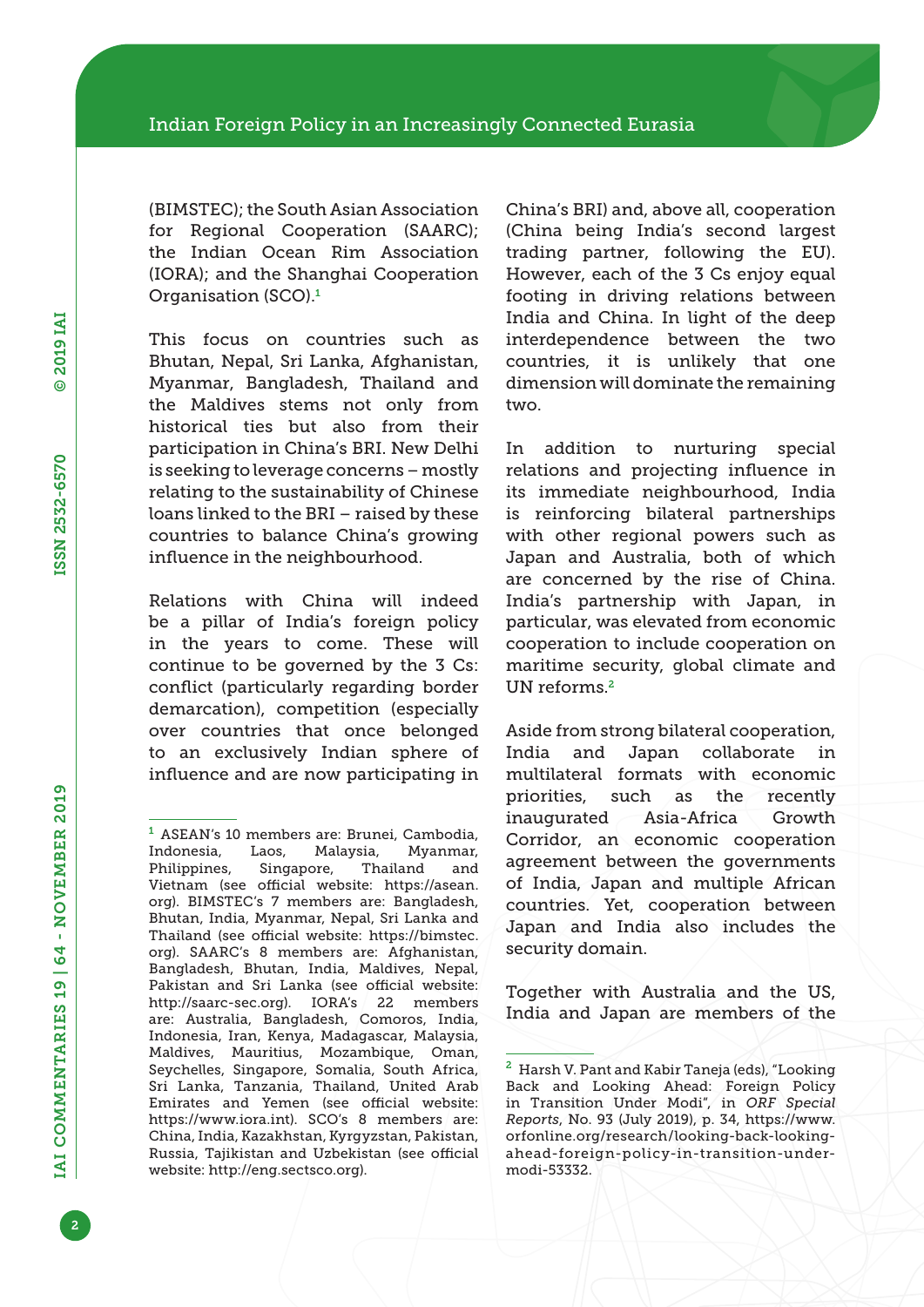Quadrilateral Security Dialogue (also known as Quad). Launched in 2007, Quad seeks to strengthen maritime security cooperation in response to China's enhanced influence in the Indo-Pacific. After a decade long hiatus, the format is witnessing renewed interest. The US's inclusion of the Indo-Pacific region in both its National Security Strategy and National Defence Strategy has reinforced the geostrategic importance of this region.<sup>3</sup> The Indo-Pacific will indeed define the geopolitical order in the years to come, and it is in this context that India recently established an Indo-Pacific department within the Ministry of External Affairs.

Against this backdrop, there is an opportunity for the EU and India to elevate their strategic partnership. If frictions in the Indo-Pacific continue to increase, the EU, as well as India, will have to define a new conundrum of relations with China, a partner which neither the EU, nor India wants to confront with hostility.

Through the adoption of the EU Connectivity Strategy for Asia,<sup>4</sup> as much as by signing FTA agreements with Japan and Vietnam, the EU is elevating its status in the Asia-Pacific. The EU is also learning how to leverage political influence embedded in strong economic relations – the EU being India's first trading partner – and is also finally beginning to elevate its profile as global security provider. The EU is creating a common defence market and appointing security attachés in a number of EU Delegations, including to New Delhi.

In this context, the adoption of the Strategy for India $5$  is another positive indication of Brussel's renewed interest in revitalising the strategic partnership with India. Enhanced cooperation in the Asia-Pacific region, especially in the maritime security domain where the EU and India are just beginning to cooperate, could be a stepping-stone towards a strategic partnership true to its name.

There is no alternative for EU and India to work together in defence of multilateralism and for a global order which is more democratic, inclusive, strong and sustainable.<sup>6</sup> The strategic

<sup>6</sup> Statement by EEAS Deputy Secretary General Christian Leffler at a conference in Delhi on 7 November 2019. On the conference, see:

<sup>3</sup> Graeme Dobell, "The Indo-Pacific? The Quad? Please explain …", in *The Strategist*, 9 April 2018, [https://www.aspistrategist.org.au/indo-pacific](https://www.aspistrategist.org.au/indo-pacific-quad-please-explain)[quad-please-explain](https://www.aspistrategist.org.au/indo-pacific-quad-please-explain).

 $4$  The strategy was adopted on 19 September 2018, and endorsed by the Foreign Affairs Council on 15 October 2018. See European Parliament, *Legislative Train Schedule: Connecting Europe and Asia*, as of 20 October 2019, [http://www.europarl.europa.eu/legislative](http://www.europarl.europa.eu/legislative-train/theme-europe-as-a-stronger-global-actor/file-connecting-europe-and-asia/10-2019)[train/theme-europe-as-a-stronger-global-actor/](http://www.europarl.europa.eu/legislative-train/theme-europe-as-a-stronger-global-actor/file-connecting-europe-and-asia/10-2019) [file-connecting-europe-and-asia/10-2019](http://www.europarl.europa.eu/legislative-train/theme-europe-as-a-stronger-global-actor/file-connecting-europe-and-asia/10-2019). "With sustainable, comprehensive and rules-based connectivity at its core, the Communication will help to guide the EU's external action in this field and is a part of the implementation of its

Global Strategy." See European Commission, *EU Steps Up Its Strategy for Connecting Europe and Asia*, 19 September 2018, [https://ec.europa.](https://ec.europa.eu/commission/presscorner/detail/en/IP_18_5803) [eu/commission/presscorner/detail/en/](https://ec.europa.eu/commission/presscorner/detail/en/IP_18_5803) [IP\\_18\\_5803](https://ec.europa.eu/commission/presscorner/detail/en/IP_18_5803).

<sup>5</sup> Adopted on 20 November 2018, and endorsed by the Foreign Affairs Council on 10 December 2018. See European Parliament, *Legislative Train Schedule: New EU Strategy on India*, as of 20 October 2019, [http://www.europarl.](http://www.europarl.europa.eu/legislative-train/theme-europe-as-a-stronger-global-actor/file-new-eu-strategy-on-india/10-2019) [europa.eu/legislative-train/theme-europe-as](http://www.europarl.europa.eu/legislative-train/theme-europe-as-a-stronger-global-actor/file-new-eu-strategy-on-india/10-2019)[a-stronger-global-actor/file-new-eu-strategy](http://www.europarl.europa.eu/legislative-train/theme-europe-as-a-stronger-global-actor/file-new-eu-strategy-on-india/10-2019)[on-india/10-2019](http://www.europarl.europa.eu/legislative-train/theme-europe-as-a-stronger-global-actor/file-new-eu-strategy-on-india/10-2019).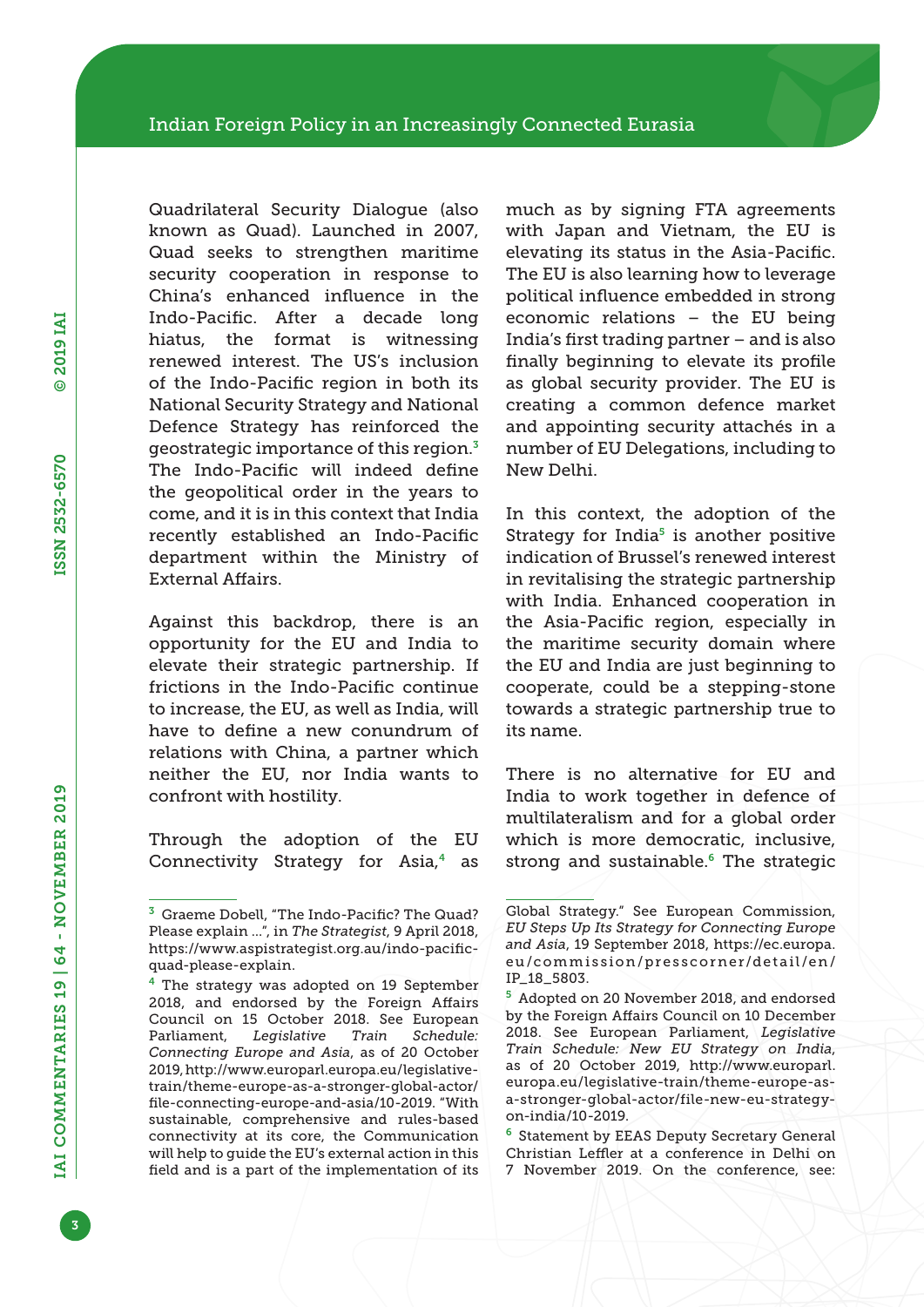partnership between these two major actors may be instrumental in crafting a new global order based on the rule of law and multilateralism, values on which the EU-India strategic partnership is based, but which are coming under increased international strain as of late.

The ongoing review of the 15-yearold EU-India strategic partnership is a crucial opportunity to identify new objectives and raise the bar of cooperation. The EU and India should look at the bigger picture and ponder what is really at stake: a global balance based on multilateralism and rule of law. The alternative may well be a Chinese model, which is indeed proving attractive, both inside as well outside the EU.<sup>7</sup>

*14 November 2019*

Aditya Srinivasan and Nidhi Varma, "The European Union and India: Strategic Partners on Multilateralism and Global Governance", in *Brookings Event Reports*, No. 10/2019 (November 2019), <https://brook.gs/34VS0Ww>.

<sup>7</sup> Stefania Benaglia, "EU-India: A Renewed Strategic Partnership or Business As Usual?", in *CEPS In Brief*, 8 November 2019, [https://www.](https://www.ceps.eu/?p=25362) [ceps.eu/?p=25362.](https://www.ceps.eu/?p=25362)

4